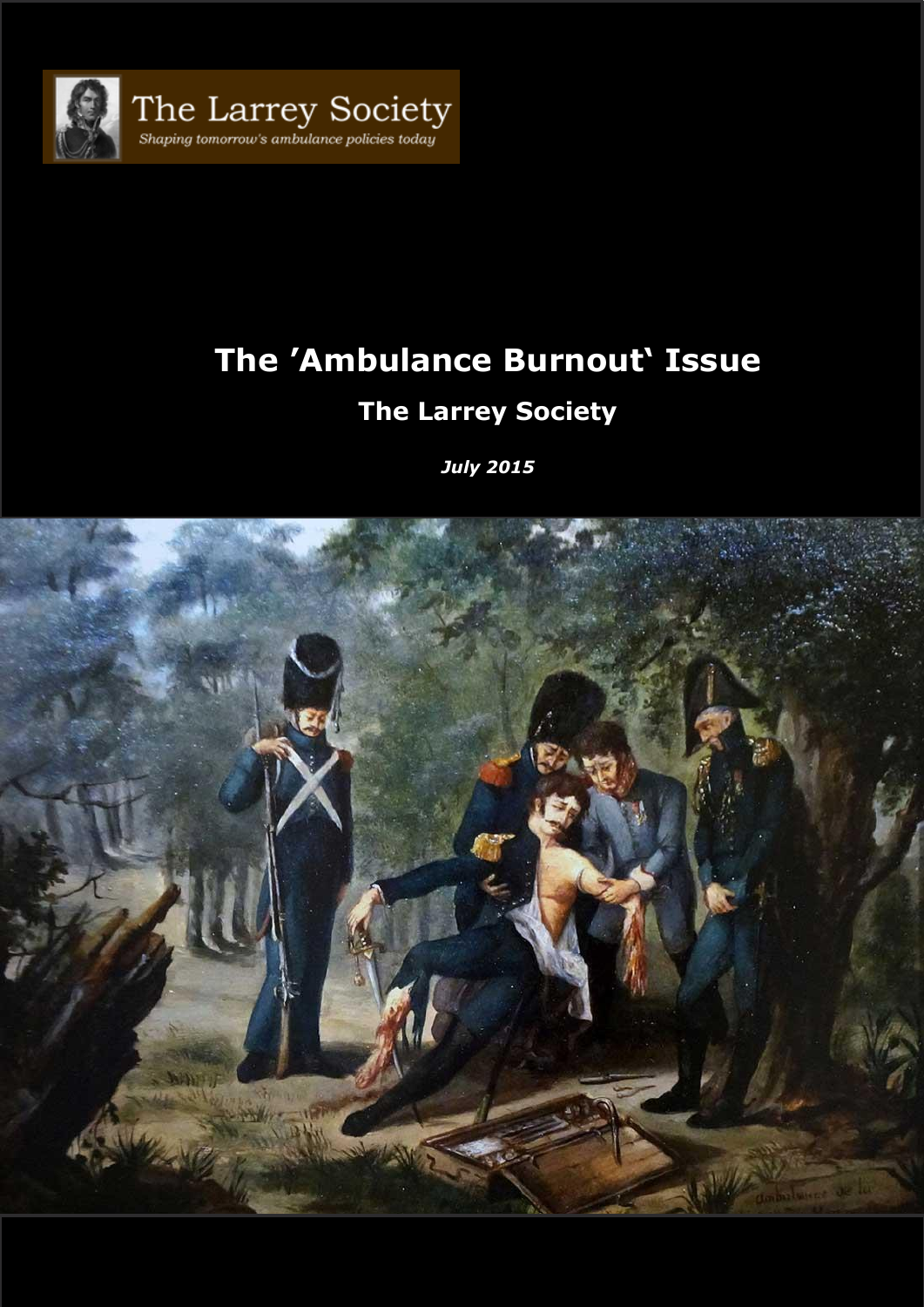

## **Contents**

| $\label{eq:introduction} \begin{minipage}[c]{0.9\linewidth} \begin{minipage}[c]{0.9\linewidth} \begin{minipage}[c]{0.9\linewidth} \begin{minipage}[c]{0.9\linewidth} \begin{minipage}[c]{0.9\linewidth} \end{minipage}[c]{0.9\linewidth} \begin{minipage}[c]{0.9\linewidth} \begin{minipage}[c]{0.9\linewidth} \end{minipage}[c]{0.9\linewidth} \end{minipage}[c]{0.9\linewidth} \begin{minipage}[c]{0.9\linewidth} \begin{minipage}[c]{0.9\linewidth} \end{minipage}[c]{0.9\linewidth} \begin{minipage}[c]{0.9\linewidth} \end$ |
|----------------------------------------------------------------------------------------------------------------------------------------------------------------------------------------------------------------------------------------------------------------------------------------------------------------------------------------------------------------------------------------------------------------------------------------------------------------------------------------------------------------------------------|
|                                                                                                                                                                                                                                                                                                                                                                                                                                                                                                                                  |
|                                                                                                                                                                                                                                                                                                                                                                                                                                                                                                                                  |
|                                                                                                                                                                                                                                                                                                                                                                                                                                                                                                                                  |
|                                                                                                                                                                                                                                                                                                                                                                                                                                                                                                                                  |
|                                                                                                                                                                                                                                                                                                                                                                                                                                                                                                                                  |
|                                                                                                                                                                                                                                                                                                                                                                                                                                                                                                                                  |
|                                                                                                                                                                                                                                                                                                                                                                                                                                                                                                                                  |
|                                                                                                                                                                                                                                                                                                                                                                                                                                                                                                                                  |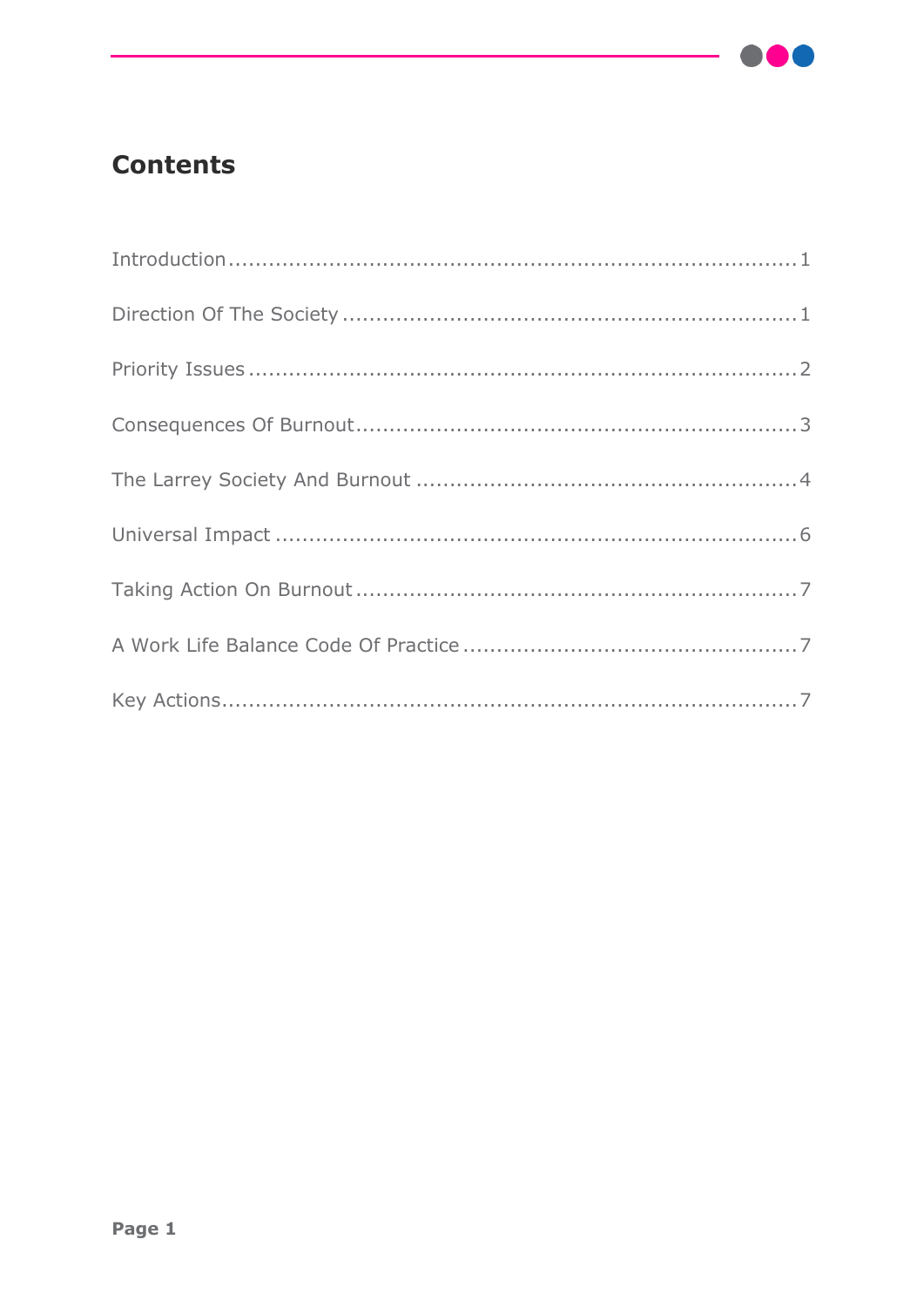

#### <span id="page-2-0"></span>**Introduction**

The Larrey Society was established in March 2015 as the first cross sector "think tank" to help shape the policies for an ambulance service fit for purpose in the  $21^{st}$  century. Membership is open to individuals who are currently or have been previously directly involved in public, independent or voluntary ambulance services and wish to collaborate, share ideas and views under The Chatham House Rule on confidentiality.

In April the Society commissioned DJS Research, an independent market research company, to carry out a survey with its members. DJS worked with the Larrey Society panel of advisers to develop a short questionnaire to canvass member views on the direction of the society and what issues members believe are important.

The questionnaire was set up as an online survey, and seventy members were invited by email to respond. The online survey took place in May 2015 and a total of 35 members responded. This report looks specifically at the survey results relating to the issue of '**Burnout',** a psychological term relating to exhaustion and diminished interest in work often resulting from overwork and work related stress.

#### <span id="page-2-1"></span>**Direction of the Society**

Members were asked to indicate their level of agreement with a series of statements about the potential future role of the Larrey Society (see fig. 1 below):



**Fig. 1**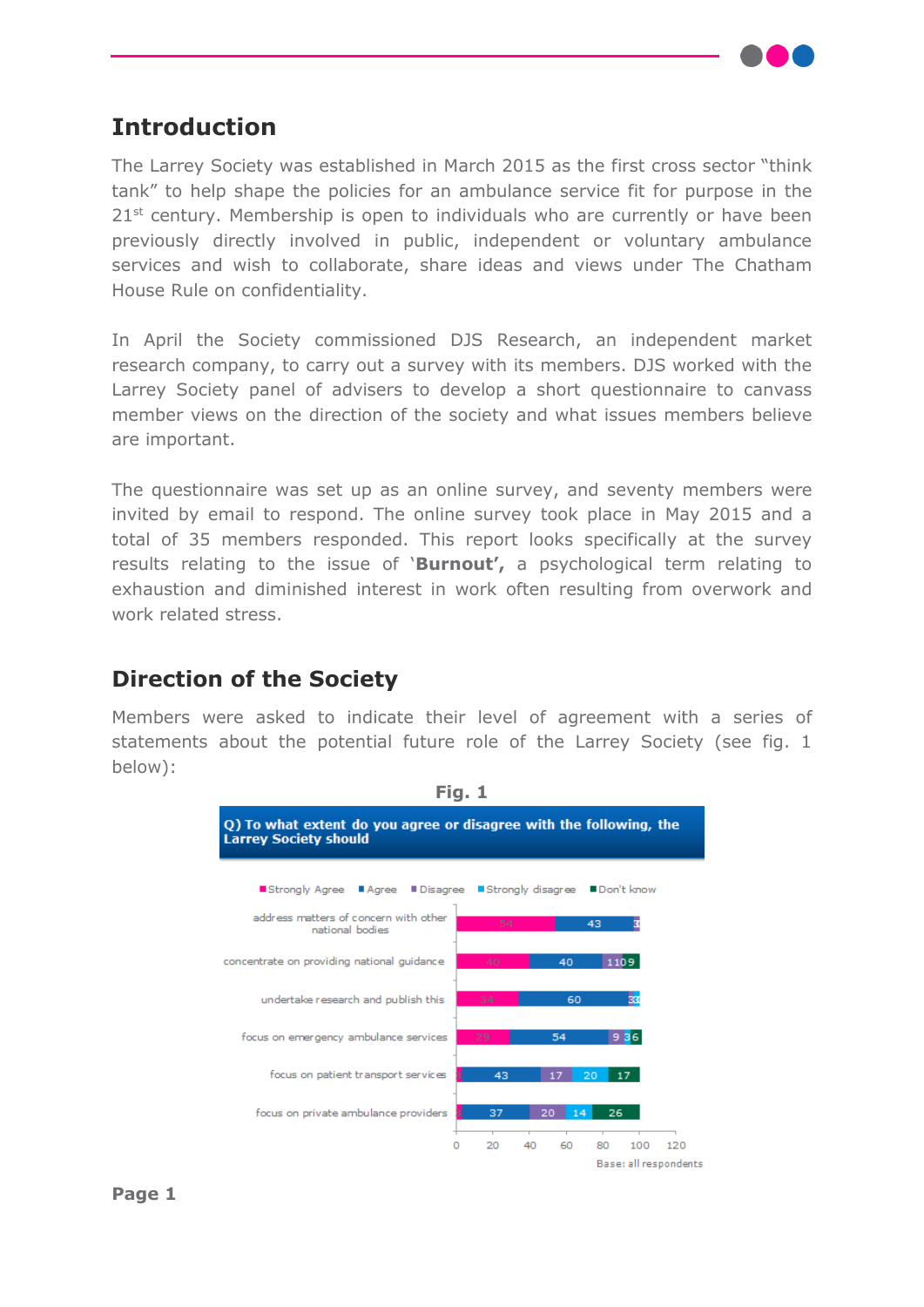Agreement was highest for the statement 'the Larrey Society should address matters of concern with other national bodies', with 97% of members agreeing with this statement (54% strongly agreeing). There was also widespread support for the society concentrating on providing national guidance (80% agree) and undertaking/publishing research (94% agree).

### <span id="page-3-0"></span>**Priority Issues**

Members were then asked to indicate which issues they feel are important for the society to focus on (they were asked to choose as many issues as they wanted from a list, and could also make suggestions of their own). Overall, 40% of members chose burnout as an area of focus for the society.



Members were then asked to choose, in rank order, the *top three* issues that they think the Larrey Society should focus on (see fig. 2 below):



**Fig. 2**

The highest priority issues according to members are education and training, commissioning and *burnout*.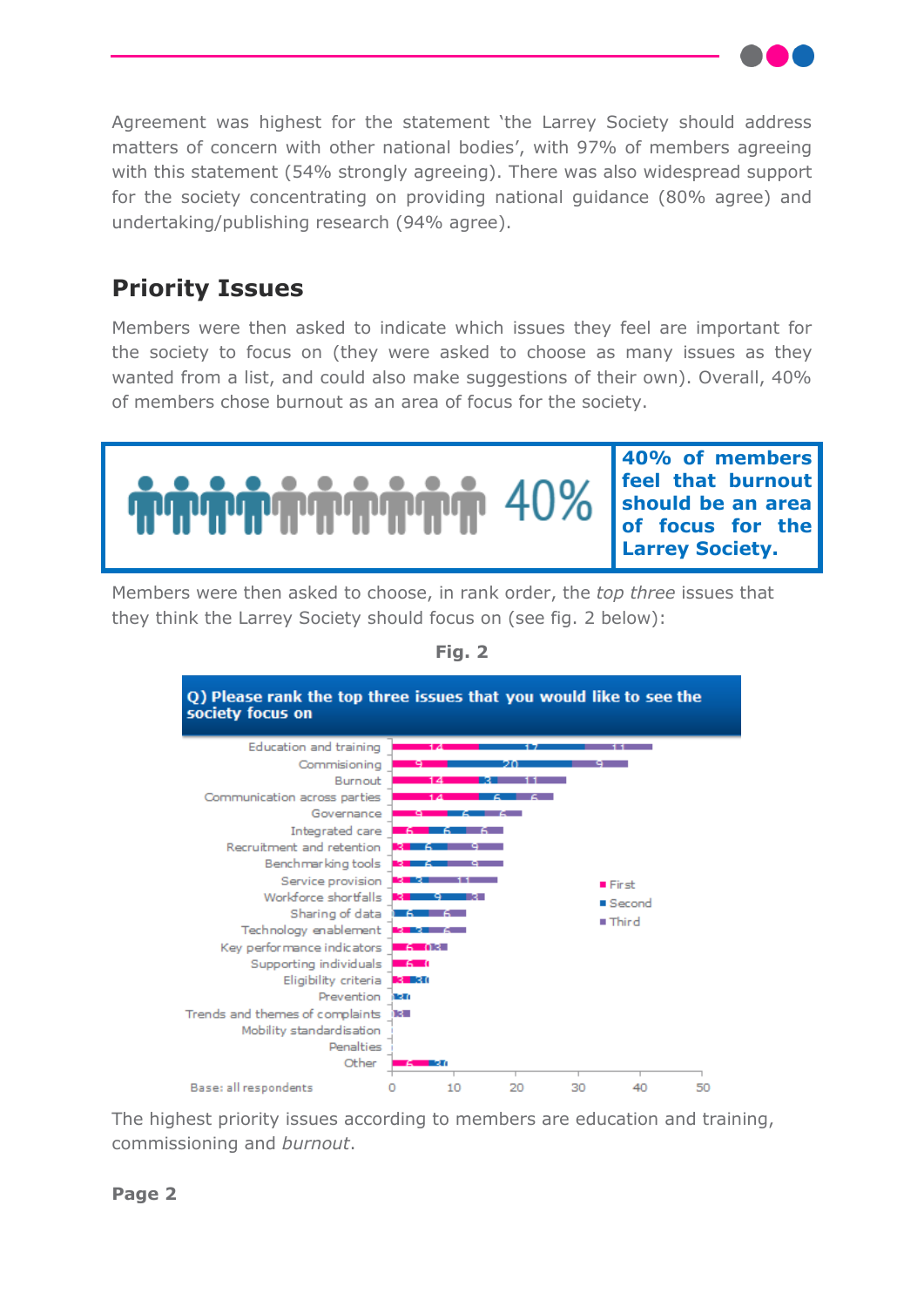#### <span id="page-4-0"></span>**Consequences of Burnout**

Members were asked to indicate the consequences of the issues that they would like the Larrey Society to focus on. In the case of burnout, the main consequences were highlighted as:

- Operational delivery.
- Patent safety.
- Ouality / care.
- Team working.
- Damage to individual staff.

Members were also given the opportunity to comment on why they feel that the issues chosen are important. A variety of comments were made which highlighted the impact of burnout on the workforce and ultimately the quality of patient care:

#### **Member Comments**

*"It is evident through research that a workforce that has high stress levels or are suffering burnout does not deliver good quality patient care, increases the burden onto other staff and the circle begins. Significant numbers of people are suffering from this and the Society has an opportunity to re-address this balance."*

*"In an advancing world of out-of-hospital care, the need for better commissioning, integrated care and strict governance relies on the workforce that you have. If your workforce is "burnt-out" then none of these are possible. If your leaders are pressured to deliver against bad contracts or commissioning then the delivery of care to patients is diminished and the focus then becomes financial before being on "winning" the contract - usually with false promises and a load of assumptions."*

*"Front line staff are at breaking point due to burnout and staff shortages. Recruitment is important to provide more resources and retention is important to keep experienced staff. Communication between parties, especially political, needs to be made a priority."*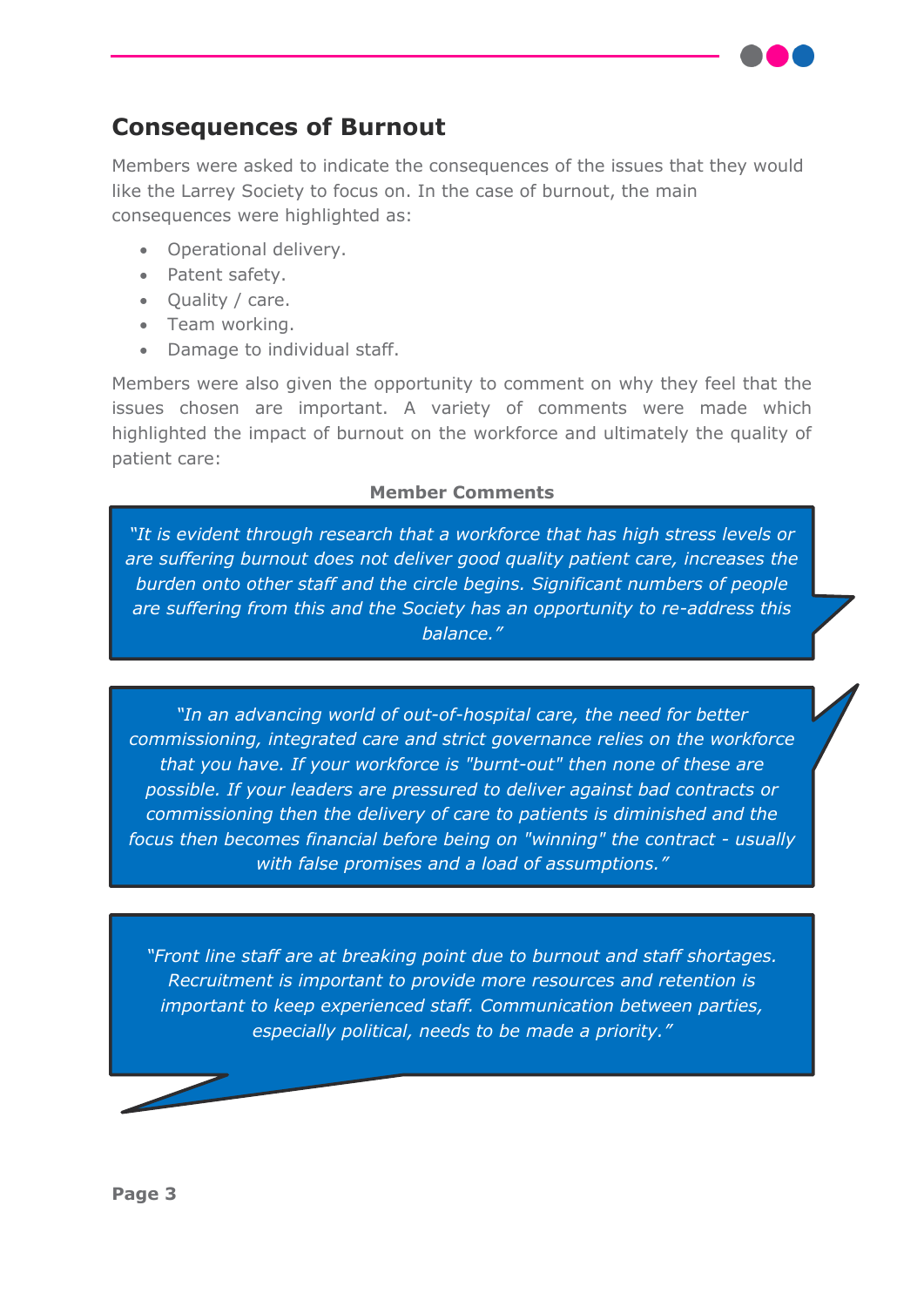A number of comments also linked burnout to other issues such as a lack of adequate education and training and increased demand on services:

#### **Member Comments**

*"Education and training are the first things to be cut when the REAP level increases. With an average 10% increase per year in service demand, presumably the lack of 'mandatory' training will continue. This absence of governance results in a lowering the overall standard of operational clinician as training needs and education opportunities are not identified. This in turn results in a less empowered workforce which ultimately means that we do not get the best from staff and that the patient does not receive a high standard of care."*

*"The key issues affecting ambulance services concern ensuring high quality of care despite increasing demand placed on services. Increasing the capability of paramedics to treat at the point of scene, through additional training in advanced clinical skills and the ability to independently prescribe should be seen as a priority. Focus should also be on training/recruitment of staff to meet demand, retention of staff, and avoiding burnout/stress."*

The qualitative feedback from members therefore suggests that burnout is not an issue to be considered in isolation, but needs to be considered alongside some of the other priority issues affecting the sector.

#### <span id="page-5-0"></span>**The Larrey Society and Burnout**

Members were also asked to consider the role that the Larrey Society might play in addressing the issues affecting the ambulance sector, and encouraged to comment on this. Responses generally fell into one or more of the following categories:

- Influence and challenge policy makers to address the issues highlighted.
- Bring together parties from the NHS, private sector and third sector to shape the industry and improve the quality of service for the patient.
- Be an impartial national voice representing the industry.
- Promote best practice and innovation.
- Gather evidence, carry out research and generate publicity about the issues affecting the sector.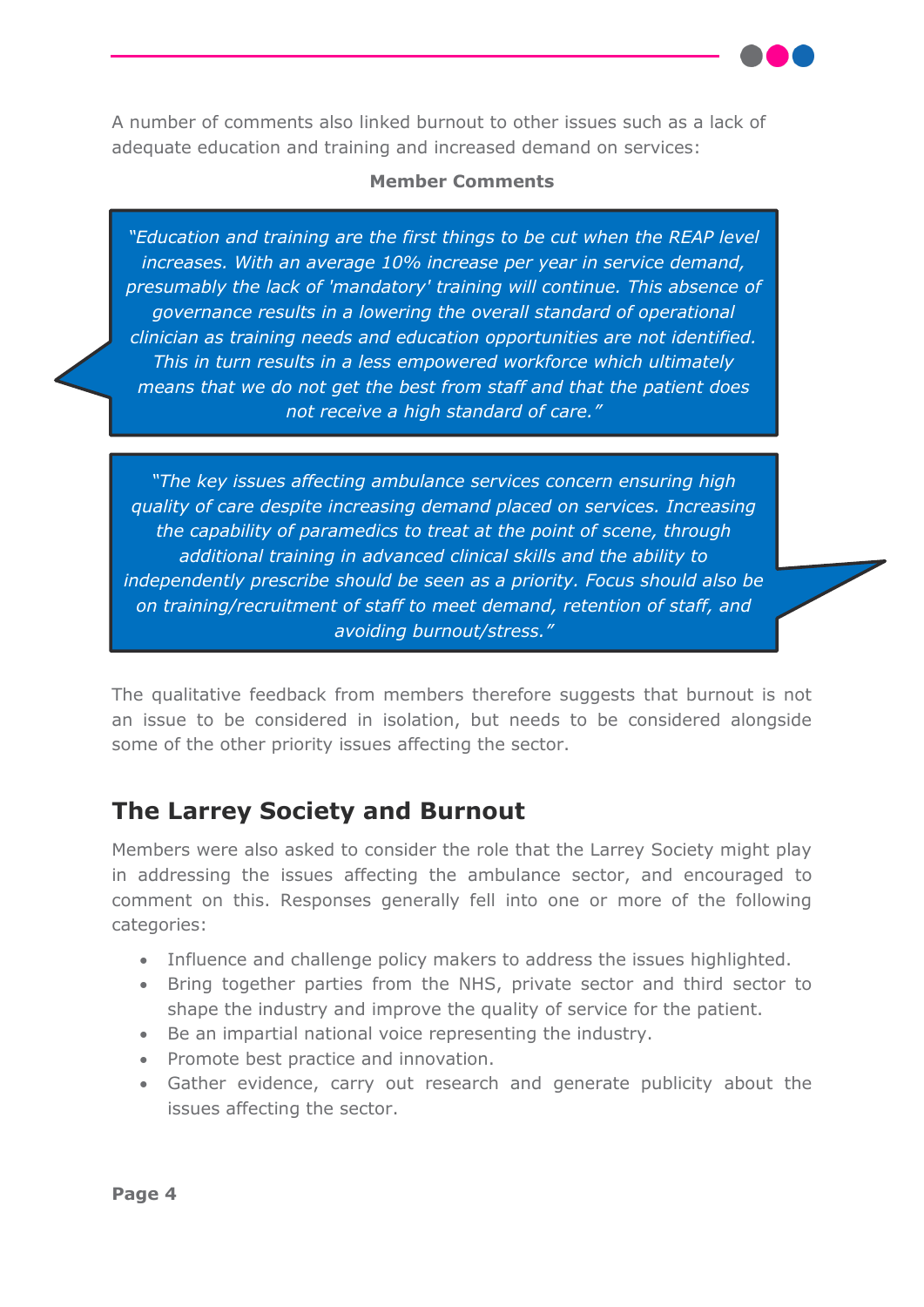Some example comments are provided below.

*"To act as a critical ally and impartial voice in ensuring parity between the different Trusts and companies involved in the industry. To act as a representative on a national scale for industry wide issues."*

*"Assembling research, reviewing existing research and commissioning new insights. Being a voice for the patient and workforce. Shining a torch in the darkness where others fear to tread."*

*"The Society has the ability to achieve anything it wants. My initial thoughts are, at last, there is an opportunity to influence key decisions, promote good practice and establish guidance for the entire industry."*

*"By identifying mutual areas that members feel should be focused on within ambulance services, it is hoped that consensus can be reached on how these services should be run. This in turn could affect service governance and influence government legislation."*

*"The Society is bringing together leads from all areas of healthcare focussing on transport. Transport, both urgent and non-urgent, is all too often overlooked - however it is key in assisting with the flow of patients through the various health care settings. I would hope that by bringing a varied and cross sector of health care professionals and providers together the Larry Society can provide guidance and assistance in bringing change to the service and also recognition of how transport is a fundamental and crucial part of an efficient health service."*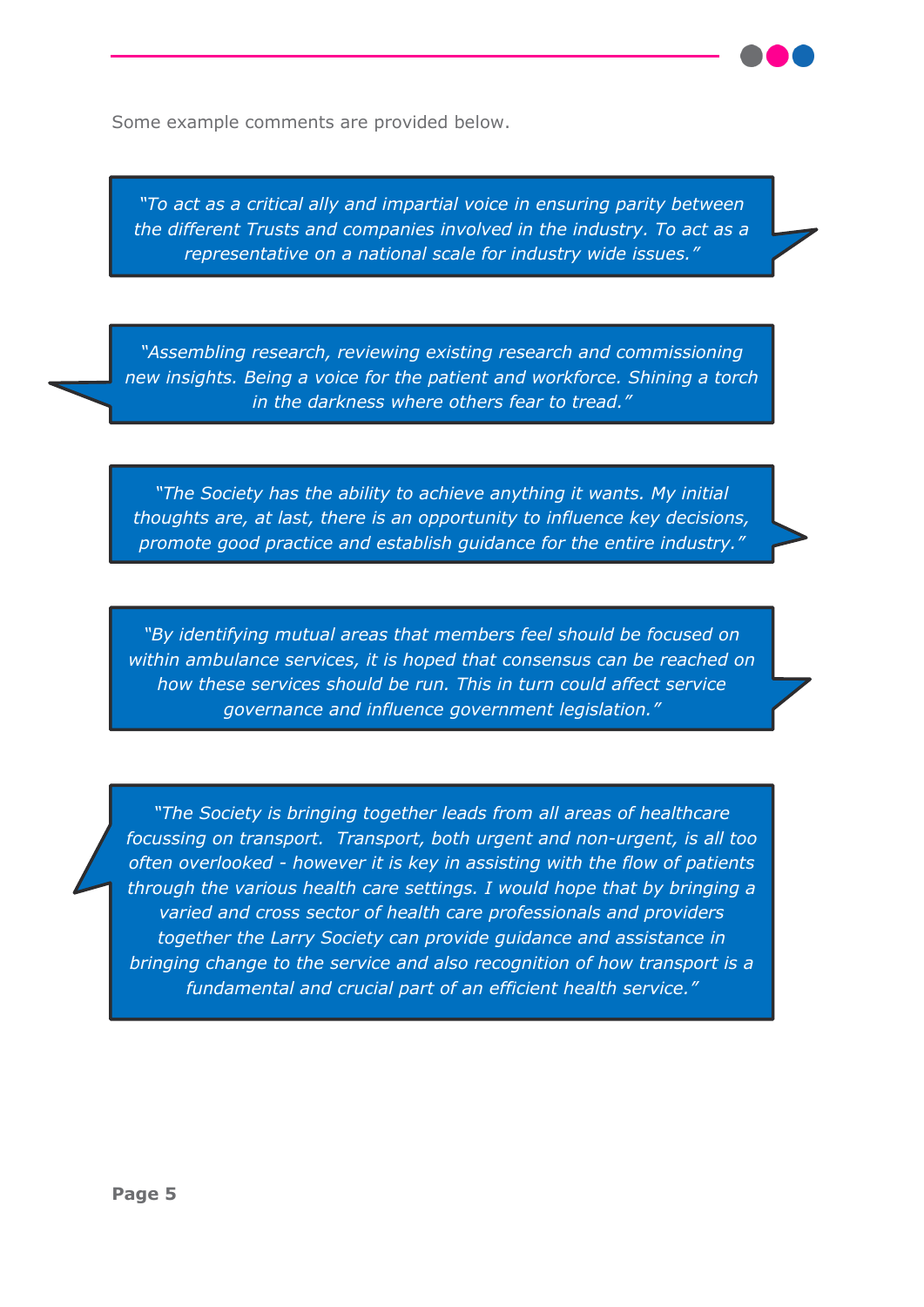#### <span id="page-7-0"></span>**Universal Impact**

Burnout is neither a new health condition nor is it confined to a specific part of the world nor to any specific job or profession.

It was first coined by German-American psychologist Herbert Freudenberger in 1974, burnout is broadly defined as ["physical](http://oxforddictionaries.com/us/definition/american_english/burnout) or mental collapse caused by [overwork](http://oxforddictionaries.com/us/definition/american_english/burnout) or stress." It's a universal condition, manifests in many different countries around the world

Since a 2000 World Health Organization report noted that in most countries there was no specific legislation addressing the impact of job stress some governments have taken steps to recognize and prevent burnout; for example in the United Kingdom, the Health & Safety Executive has created management standards to educate employers about work-related stress and make sure they are complying with requirements. Employers who don't comply can face criminal charges or fines, and employees can also bring civil suits against them.

As the research among Larrey Society members has confirmed burnout has become a serious problem for our nation's ambulance service with an increase in stress-related sick leave coupled with a rise in resignations, has created such a major shortage of qualified paramedics, that NHS ambulance trusts have been forced to recruit from abroad to fill the gaps as best they can.

According to the latest available information both the number of paramedics on stress-related leave and the amount of time taken off have increased dramatically in the last three years. Paramedics in England took a total of more than 40,000 days off in 2014 as a result of stress-related illnesses, up 28% since 2013.

Burnout is not only confined to frontline ambulance crews; it impacts on the health of emergency medical dispatchers (EMDs), the first point of entry for emergency calls, and who are the conduits for information between civilians and emergency workers.

Research to date has focused on the direct, hands-on contact with distress, injury, violence and death as the central cause of stress. The role of emergency dispatchers is positioned as more peripheral, which presumes that because they are not present in the field, their exposure to stressful events is more removed and they are, thus, less likely to experience the negative consequences of stress. A future stress-related Larrey Society research project will focus specifically on the impact on dispatchers.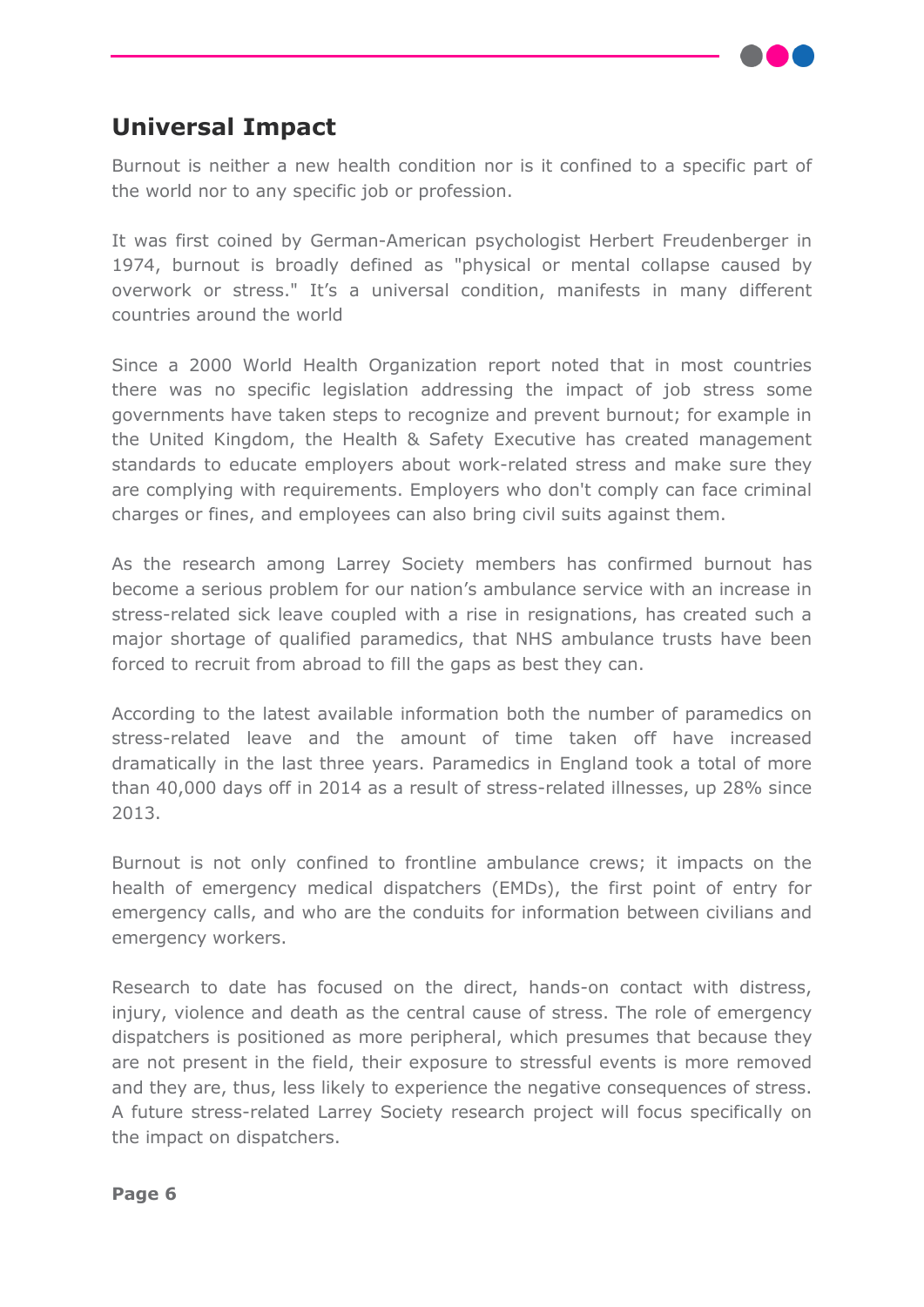GPs are equally affected by burnout, according to the latest *Pulse* research. The largest ever survey conducted in the profession showed that 50% of 2,230 UK GPs are at high risk of burnout, up four percentage points from the same survey two years ago.

GP leaders say the health service has become an 'industrial hazard' and that burnout is forcing more GPs to leave the profession.

The Nuffield Trust recently warned that the implications of burnout go beyond the human condition and signals danger for the NHS and the plans for an unprecedented £22 billion in savings and seven day working by 2020.

In a briefing to MPs it highlights the growing trend of hospitals relying on agency staff, problems recruiting and retaining GPs and a rise in staff sick leave due to stress and argues that these factors, together with the continued effects of holding down staff pay, suggest that disengagement and burnout could hamper progress at a time of immense pressure on the NHS.

#### <span id="page-8-0"></span>**Taking Action on Burnout**

Results from the Larrey Society member consultation suggest that addressing burnout and the work/life balance of ambulance crews is a high priority issue for the sector. The issue needs to be considered not in isolation, but alongside some of the other major concerns for ambulance service providers such as education and training, increased demand pressures and commissioning.

### <span id="page-8-1"></span>**A Work Life Balance Code of Practice**

The Society also tabled a 7-point code on Work Life Balance and called for its adoption by all public, independent and voluntary ambulance providers regulated by the Care Quality Commission as a corporate commitment to *all* employees who face continuous dangers to their emotional health of 'burnout' as a result of the 24/7 traumatic pressures of their jobs.

#### <span id="page-8-2"></span>**Key Actions**

In addition to any HR activities currently in place to address this issue the code advocates that by the end of 2015 all regulated ambulance organisations should:

1. Form a special work life balance task force comprising representatives of management and employees;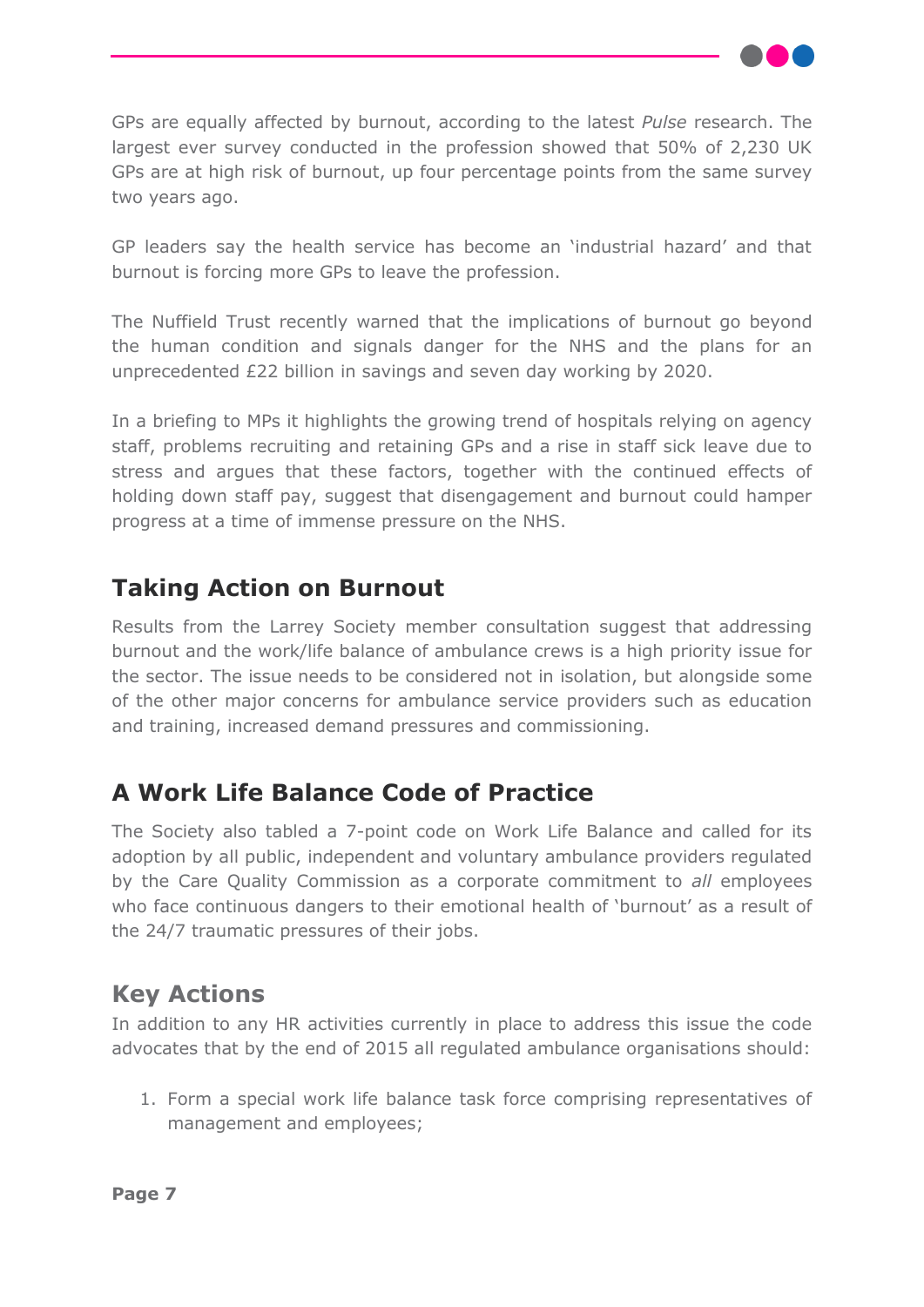

- 2. Conduct an organisation-wide consultation programme in order to identify the extent that employees and their families are affected by the consequences of 'burnout';
- 3. Draw up an action plan which includes the introduction of Key Performance Indicators (KPIs), management and employee training to recognise early signs of burnout, exit interviews and access to an independent counselling service for employees and their families.
- 4. Publicise the plan internally & externally so that all employees, their families and the public at large are confident that work life balance is formally recognised and is being addressed;
- 5. Submit the plan to the Care Quality Commission as a benchmark for subsequent review at the end of years 2016, 2017 and 2018.
- 6. Include a copy of the plan and subsequent updates, including any CQC comments, in all pending and future tenders for NHS contracts.
- 7. Ensure all leaders are adequately trained with a professional qualification in leadership from an accredited body (NHS Leadership Academy/Chartered Management Institute/Institute of Healthcare Managers) and that specialised training in recognising employee 'burnout' and how they can support their employee better is provided. This should be done in conjunction with a review of policies and procedures.

*Note: The action plan of each organisation will need to contain specific different detail in order to meet local and regional service requirements.*

The Larrey Society would like to thank DJS Research and all those individuals who took the time to take part in the member consultation and helped produce *'The Ambulance Burnout Issue'* Report. The full results of the members' consultation will be available soon.